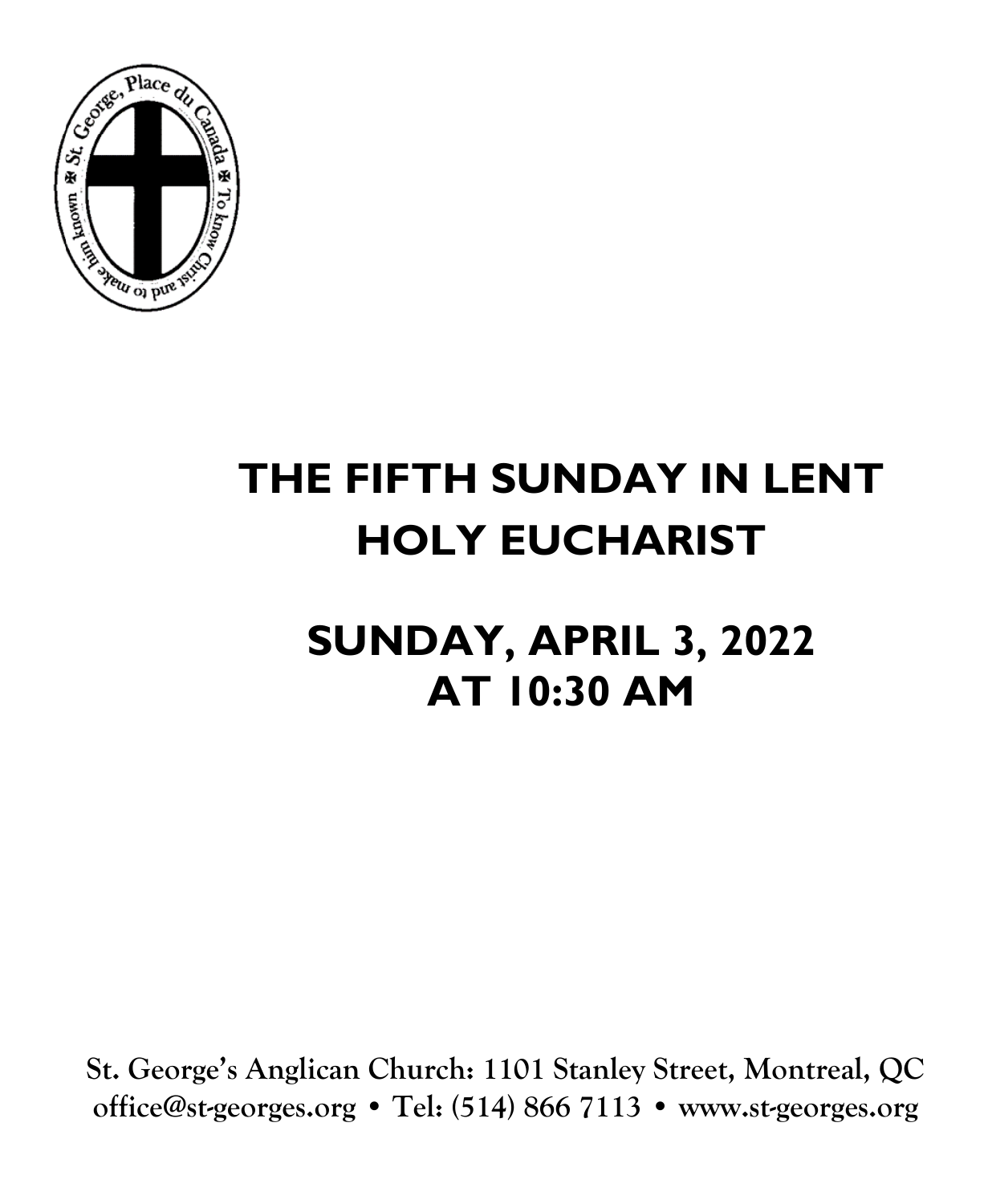# **WELCOME TO ST. GEORGE'S CHURCH**

# K

"To know Christ and to make Him known"

Our Motto<br><sup>2</sup> wn" "Connaître le Christ et le faire connaître"

# X

### **Our Mission Statement:**

To actively witness to the faith that is given to each of us as we open our hearts and minds to God, and to share this wholeheartedly with those who live, work and study in downtown Montreal through the transforming love of Jesus and the empowering of the Holy Spirit.

# **INSTRUCTIONS ON WORSHIPING DURING COVID-19**

We are trying to keep everyone safe while we come together for our service. We ask that you follow the guidelines that have been set out by the government and by the Diocese of Montreal.

- Please sit in an open pew and maintain a 1 m distance from fellow worshipers who are not in your bubble. You may speak with fellow worshippers from your seat but please do not visit others in their pews.
- **Please wear your mask at all times while in the church sanctuary**. It must cover your nose and mouth. We are no longer permitted to remove our masks during the sermon. The preacher is able to remove their masks while preaching as they are more than 2 meters from the congregation.
- The priest, deacon or ministrant will bring communion to you in your pew. Please stand if you would like to receive. Because of the restrictions, only the bread is being served, but be assured you receive the full benefits of communion
- Washrooms are available. There are spray bottles and paper towels to sanitize after use.
- Please either take your bulletin with you or place it in the recycling bin on your way out. Please do not leave them in your pew.
- You are invited to coffee hour in the parish hall after the service. Please sign the contact sheet and keep 1 meter distancing. You may remove your mask to have refreshments.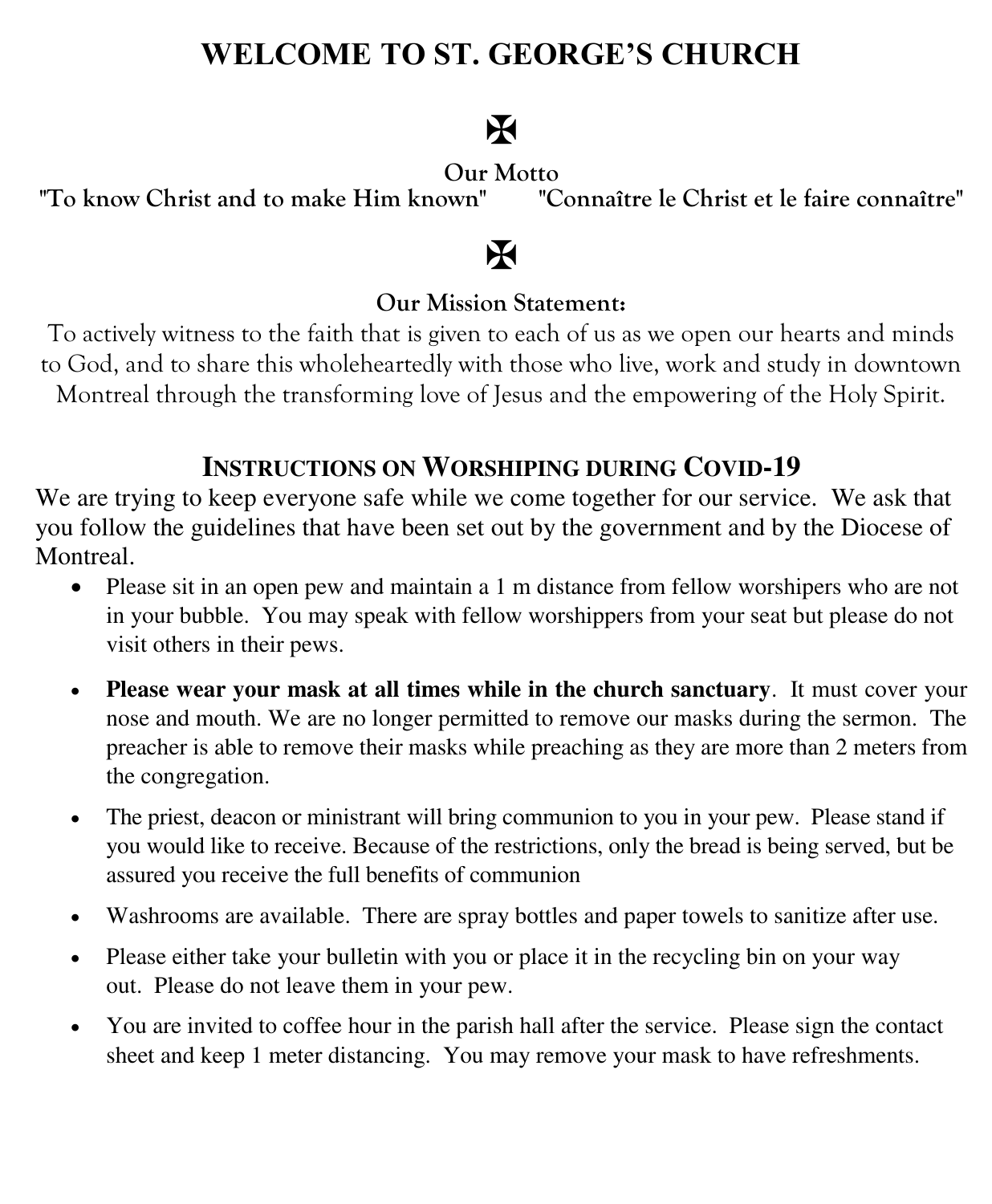**Ministering in the service today ... Celebrant:** The Rev. Deborah Noonan; **Preacher:** Ms. Susan Searle; **Lay Ministrants:** Hernan Torres; **Server:** Patrick Burrowes; **Readers:** Celine Giangi, Carol Spence Lord; **Intercessor:** Tracy Davidson; **Greeters:** Tony Hadley, Carole Gabellini; **Altar Guild:** Maylanne Maybee; **Sunday School:** Jesse Zink, **Music Director**: Jean-Sébastien Allaire; **Organist:** Philip Crozier.

**Prelude :** Fugue à 5, qui renferme le chant du Kyrie - *Nicolas de Grigny (1672-1703)* (Kyrie - Premier livre d'orgue (1699) Messe "Cunctipotens genitor Deus")

Processional Hymn #455 – "DEAR GOD, COMPASSIONATE AND KIND" *Please stand & sing* 



*Text: John Greenleaf Whittier (1807-1892), alt. Music: Charles Hubert Hastings Parry (1848-1918)*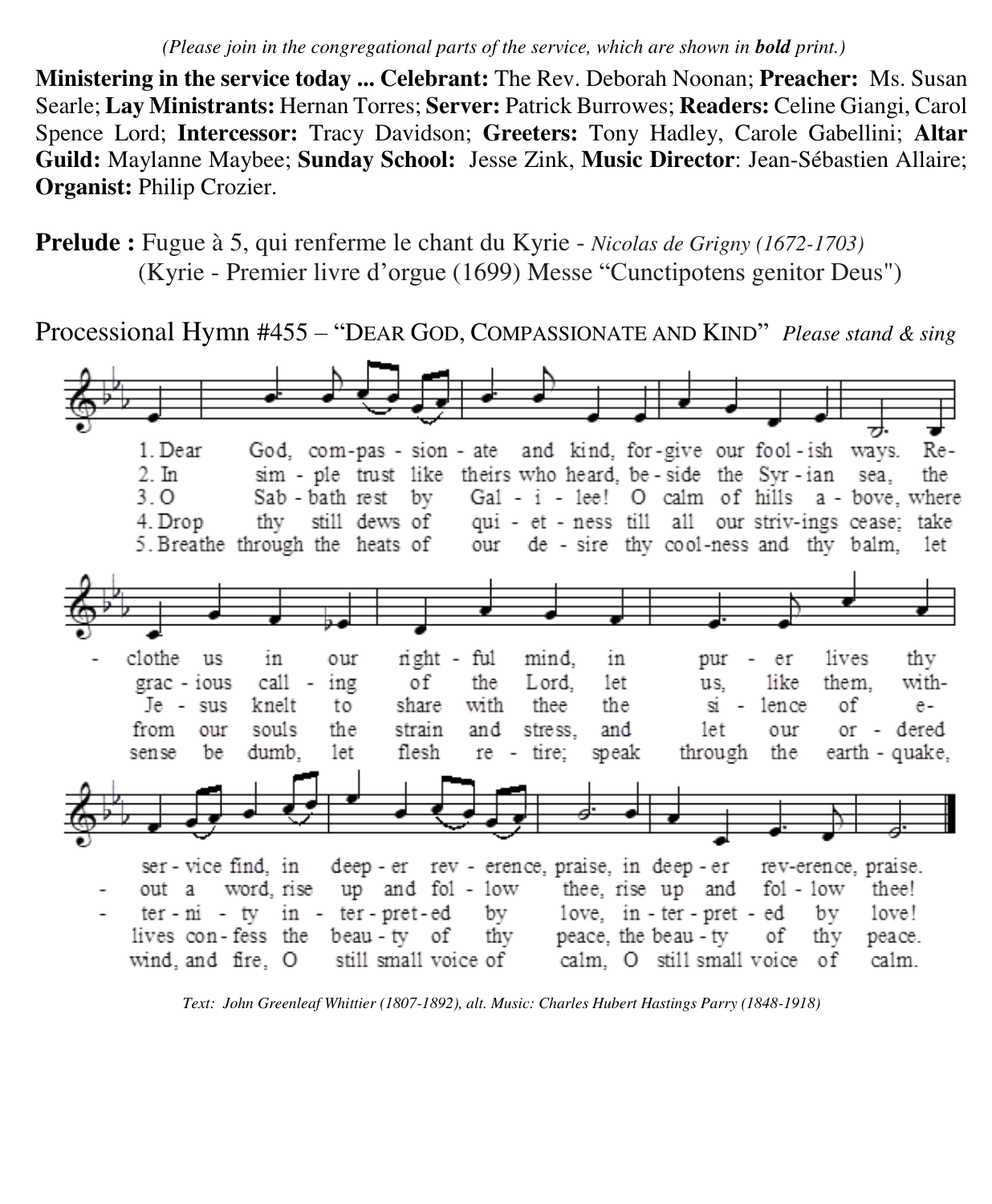# **The Penitential Rite** *Please remain standing*

- *Priest:* The grace of our Lord Jesus Christ, And the love of God, And the fellowship of the Holy Spirit, Be with you all.
- *People:* **And also with you**
- *Priest:* Bless the Lord who forgives all our sins.
- *People:* **His mercy endures for ever.**
- *Priest:* Almighty God,
- *All:* **to you all hearts are open, all desires known, and from you no secrets are hidden. Cleanse the thoughts of our hearts by the inspiration of your Holy Spirit, that we may perfectly love you, and worthily magnify your holy name; through Christ our Lord. Amen.**

**Children's Focus -** *The children are invited to come forward. Please be seated.*

# **Confession and Absolution**

*Priest:* Dear friends in Christ, God is steadfast in love and infinite in mercy; He welcomes sinners And invites them to his table. Let us confess our sins, Confident in God's forgiveness.

- *Priest:* Most merciful God,
- *All:* **we confess that we have sinned against you in thought, word, and deed, by what we have done, and by what we have left undone. We have not loved you with our whole heart; we have not loved our neighbours as ourselves. We are truly sorry and we humbly repent. For the sake of your Son Jesus Christ, have mercy on us and forgive us, that we may delight in your will, and walk in your ways, to the glory of your name. Amen.**
- *Priest:* Almighty God have mercy upon you, pardon and deliver you from all your sins, confirm and strengthen you in all goodness, and keep you in eternal life; through Jesus Christ our Lord.
- *All:* **Amen**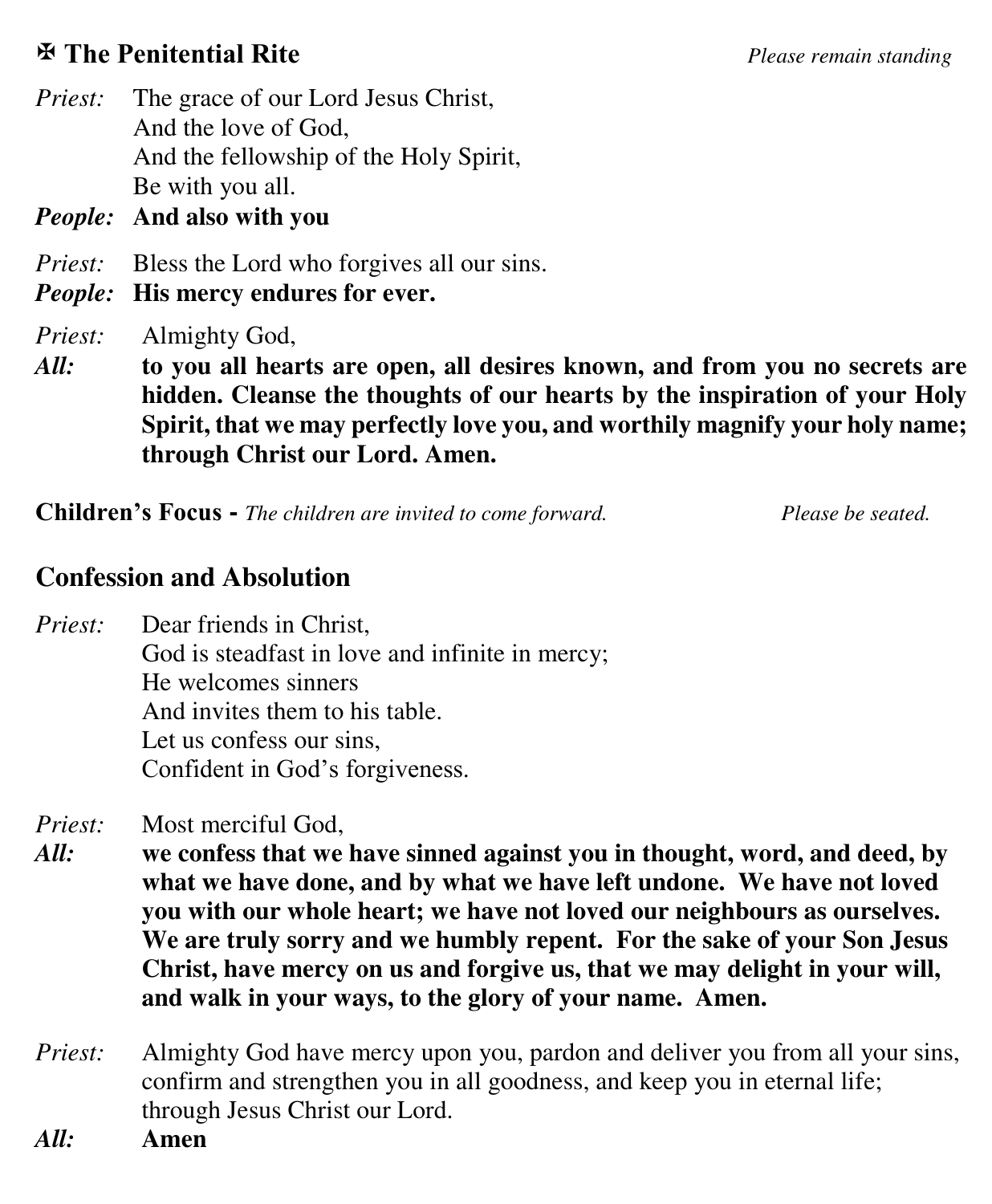

### **The Collect of the Day**

*Priest:* Creator God,

you prepare a new way in the wilderness and water the desert.

Help us to recognize your hand

working miracles beyond our imagining. Open our hearts to be transformed

by the new thing you are doing, so that our lives may proclaim

the extravagance of your love for all,

and its presence in Jesus Christ.

#### *People:* **Amen.**

#### **Old Testament Reading** *Please be seated*

*Reader:* Une lecture tirée du livre d'Isaïe.

Ainsi parle le Seigneur, lui qui fit un chemin dans la mer, un sentier dans les eaux puissantes, lui qui mit en campagne des chars et des chevaux, des troupes et de puissants guerriers ; les voilà tous couchés pour ne plus se relever, ils se sont éteints, consumés comme une mèche. Le Seigneur dit : Ne faites plus mémoire des événements passés, ne songez plus aux choses d'autrefois. Voici que je fais une chose nouvelle : elle germe déjà, ne la voyez-vous pas ? Oui, je

Thus says the Lord, who makes a way in the sea, a path in the mighty waters, who brings out chariot and horse, army and warrior; they lie down, they cannot rise, they are extinguished, quenched like a wick: Do not remember the former things, or consider the things of old. I am about to do a new thing; now it springs forth, do you not perceive it? I will make a way in the wilderness and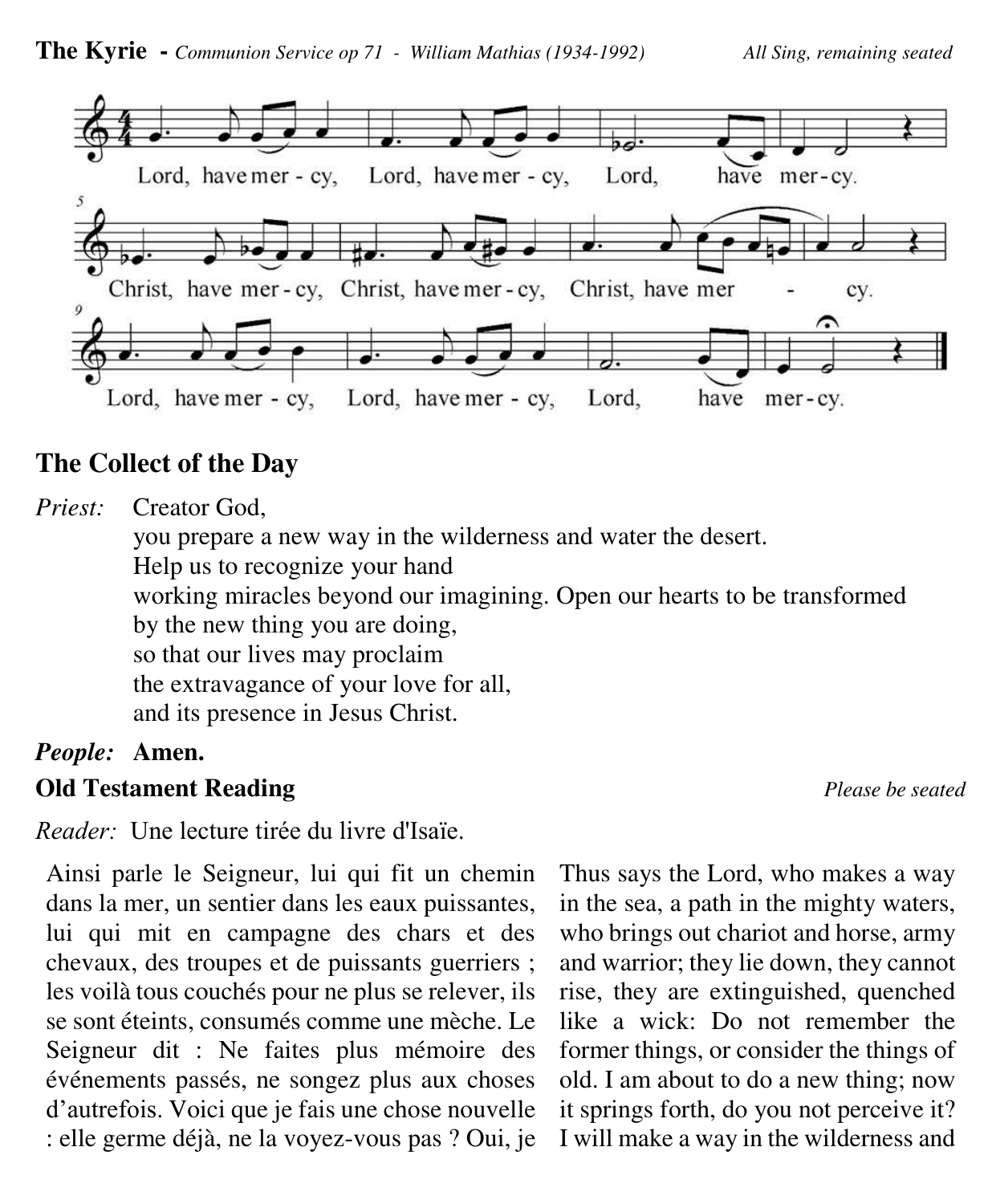vais faire passer un chemin dans le désert, des fleuves dans les lieux arides. Les bêtes sauvages me rendront gloire – les chacals et les autruches – parce que j'aurai fait couler de l'eau dans le désert, des fleuves dans les lieux arides, pour désaltérer mon peuple, celui que j'ai choisi. Ce peuple que je me suis façonné redira ma louange.

*Reader:* Parole du Seigneur. Isaiah 43.16-21

# *People:* **Nous rendons grâce à Dieu.** *A moment of silence is observed*

Psalm 126 – *Book of Alternative Services Page 885*

- Leader: 1 When the Lord restored the fortunes of Zion, \* then were we like those who dream.
- *All:* **2 Then was our mouth filled with laughter, \* and our tongue with shouts of joy.**
- Leader: 3 Then they said among the nations, \* "The Lord has done great things for them."
- *All:* **4 The Lord has done great things for us, \* and we are glad indeed.**
- Leader: 5 Restore our fortunes, O Lord, \* like the watercourses of the Negev.
- *All***: 6 Those who sowed with tears \* will reap with songs of joy.**
- Leader: 7 Those who go out weeping, carrying the seed,  $*$ will come again with joy, shouldering their sheaves.

# **New Testament Reading** *Please be seated*

*Reader:* A Reading from the Letter of Paul to the Philippians.

If anyone else has reason to be confident in the flesh, I have more: circumcised on the eighth day, a member of the people of Israel, of the tribe of Benjamin, a Hebrew born of Hebrews; as to the law, a Pharisee, as to zeal, a persecutor of the church; as to righteousness under the law, blameless. Yet whatever gains I had, these I have come to regard as loss because of Christ. More than that, I regard everything as loss because of the surpassing value of

rivers in the desert. The wild animals will honour me, the jackals and the ostriches; for I give water in the wilderness, rivers in the desert, to give drink to my chosen people, the people whom I formed for myself so that they might declare my praise.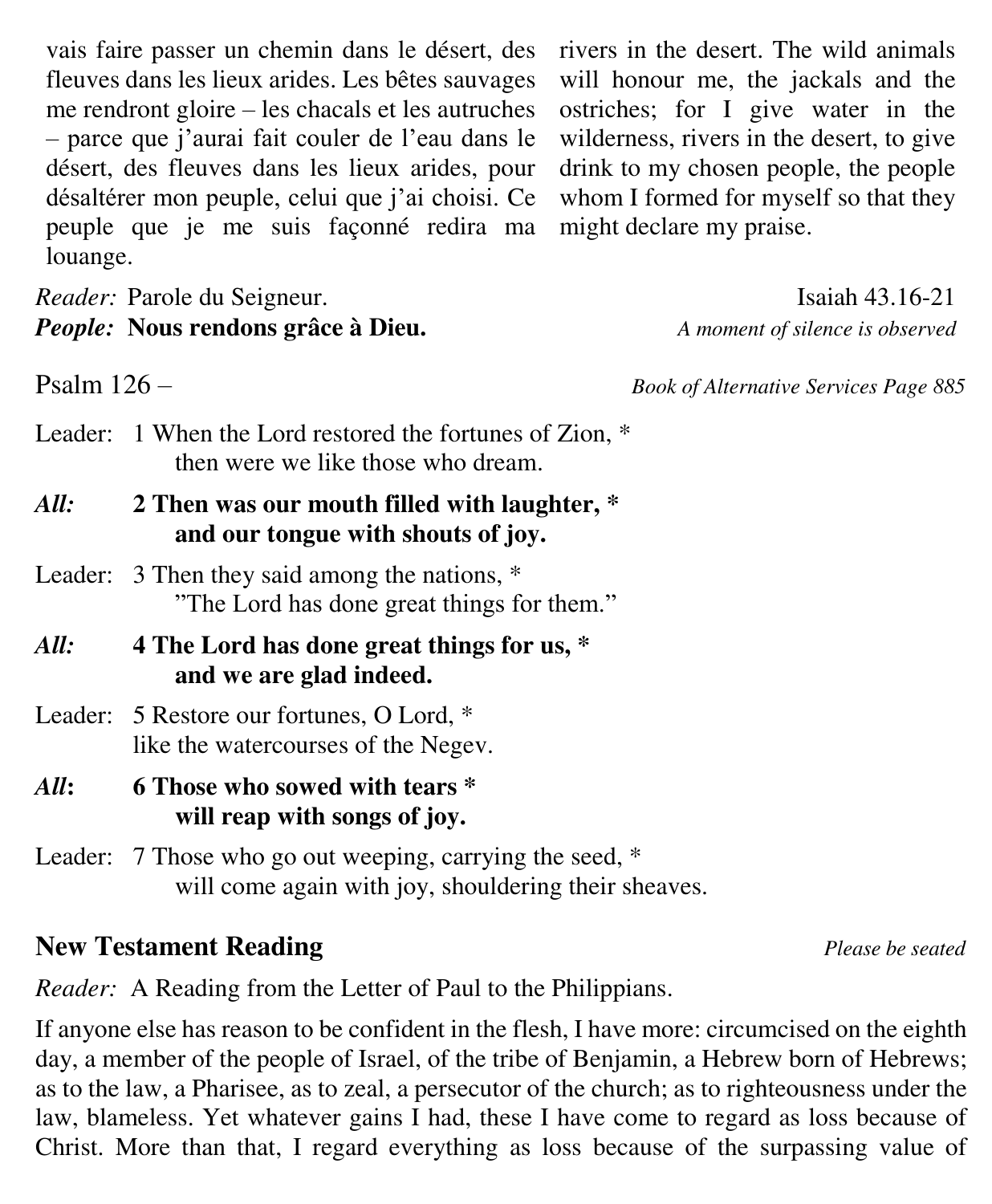knowing Christ Jesus my Lord. For his sake I have suffered the loss of all things, and I regard them as rubbish, in order that I may gain Christ and be found in him, not having a righteousness of my own that comes from the law, but one that comes through faith in Christ, the righteousness from God based on faith. I want to know Christ and the power of his resurrection and the sharing of his sufferings by becoming like him in his death, if somehow I may attain the resurrection from the dead. Not that I have already obtained this or have already reached the goal; but I press on to make it my own, because Christ Jesus has made me his own. Beloved, I do not consider that I have made it my own; but this one thing I do: forgetting what lies behind and straining forward to what lies ahead. I press on toward the goal for the prize of the heavenly call of God in Christ Jesus.

*Reader:* The word of the Lord. Philippians 3.4b-14

*People:* **Thanks be to God.** *A moment of silence is observed*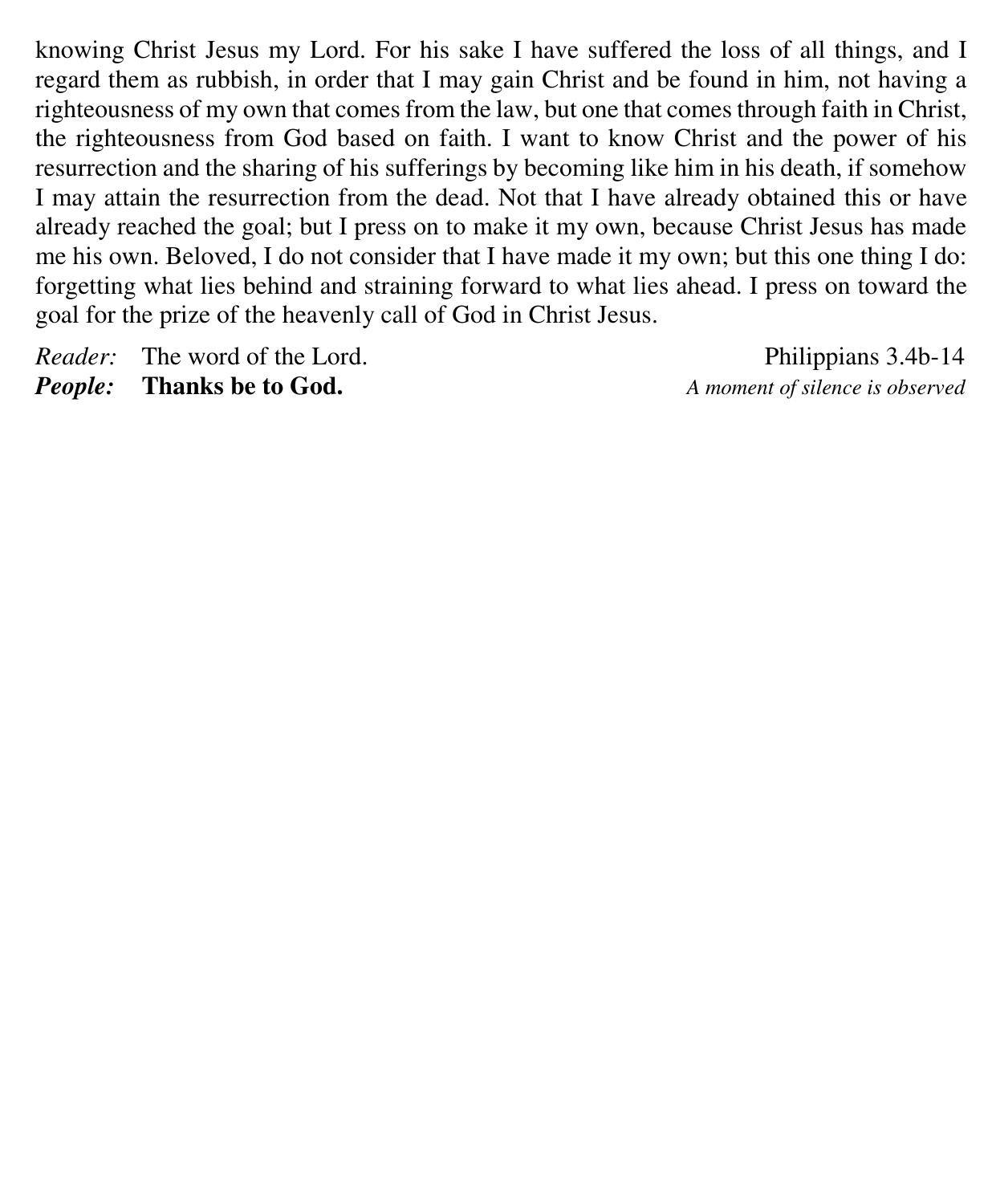*The first two verses are sung before the Gospel, the remaining verses, after.* г 1 For sins as we for give, vou give our  $\overline{a}$ reach the don bless 2 How can your par and ing light veals the  $3 \ln$ blaz your cross re  $\omega$ cleanse the depths with in our souls and 4 Lord, lone taught Lord, to pray; but you  $\mathbf{a}$  $\overline{\phantom{a}}$ can us, wrongs, for  $giv$ ing heart that broods on and un  $\sim$  $\overline{y}$ what triv ial debts are dim knew: truth we  $\overline{\phantom{a}}$ bound all bid cease; then, to in re sent ment 藻 ą. words live the we grant us grace to say. will not let old bit ter - ness de part? owed how great our debt to you! to us, lives will bonds spread peace. of love, our your N

TEXT: Rosamond Eleanor Herklots (1905-1987), alt. © Oxford University Press. MUSIC: Melody Supplement to Kentucky Harmony, 1920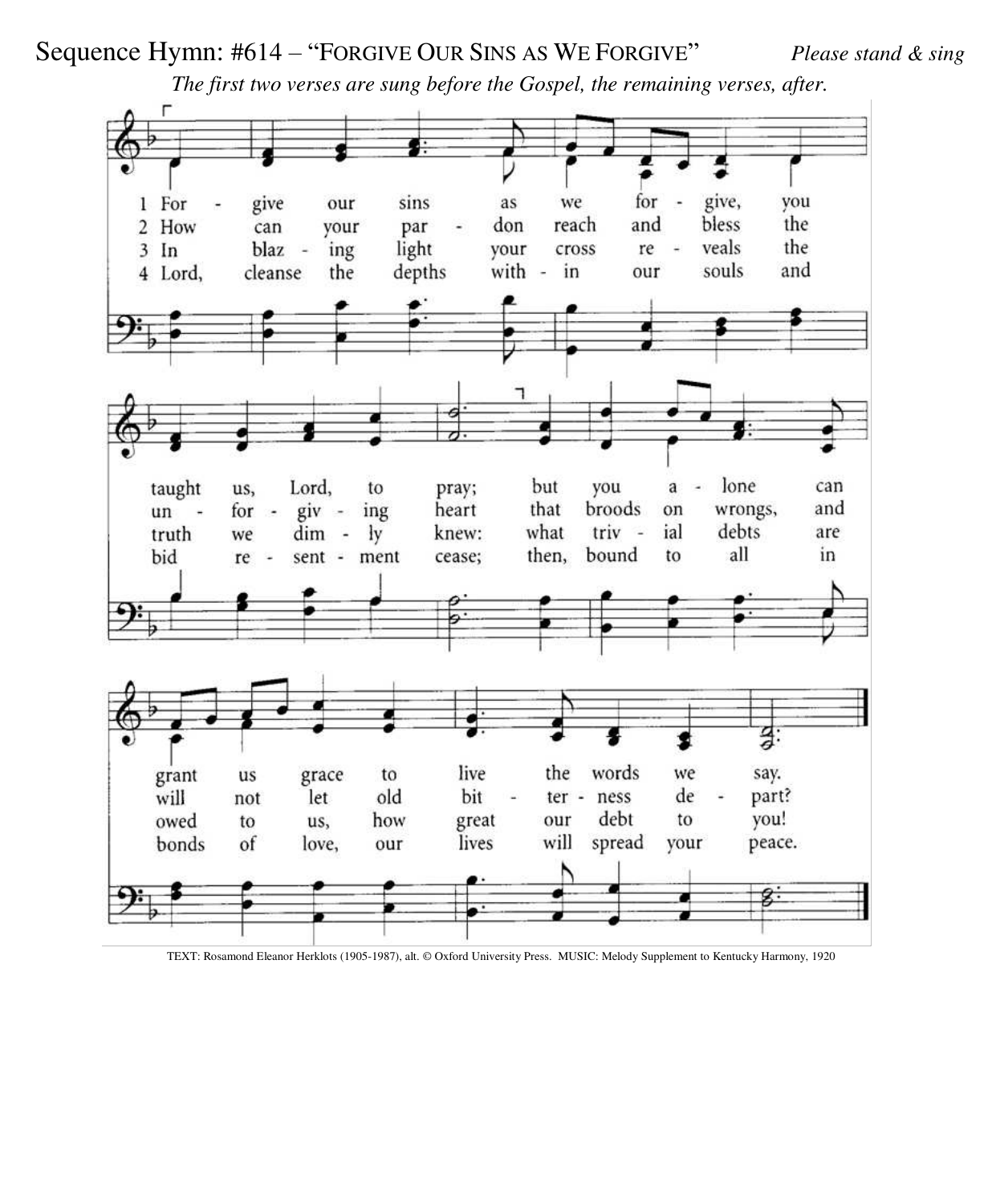The Gospel

*Priest:* The Holy Gospel of our Lord Jesus Christ according to John.

*Priest:* The Lord be with you. *People:* **And also with you.**

*People:*  $\frac{\phi}{\phi}$  **0 0 0 0 0 0 0 0** 

Glo-ry to you, Lord Je-sus Christ.

Six days before the Passover Jesus came to Bethany, the home of Lazarus, whom he had raised from the dead. There they gave a dinner for him. Martha served, and Lazarus was one of those at the table with him. Mary took a pound of costly perfume made of pure nard, anointed Jesus' feet, and wiped them with her hair. The house was filled with the fragrance of the perfume. But Judas Iscariot, one of his disciples (the one who was about to betray him), said, "Why was this perfume not sold for three hundred denarii and the money given to the poor?" (He said this not because he cared about the poor, but because he was a thief; he kept the common purse and used to steal what was put into it.) Jesus said, "Leave her alone. She bought it so that she might keep it for the day of my burial. You always have the poor with you, but you do not always have me."

*Priest:* The Gospel of Christ. John 12.1-8 *All:*  Praise to you, Lord Je-sus Christ.

**Sermon:** The Rev. Susan Searle *Please be seated Please be seated* 

*A moment of silence is observed.* 

#### **The Nicene Creed** *Please stand*

*Priest:* Let us confess our faith as we say,

*All:* **We believe in one God, the Father, the almighty, maker of heaven and earth, of all that is, seen and unseen. We believe in one Lord, Jesus Christ, the only Son of God, eternally begotten of the Father, God from God, Light from Light, true God from true God, begotten, not made, of one being with the Father. Through him all things were made. For us and for our salvation he came down from heaven: by the power of the Holy Spirit he became incarnate from the Virgin Mary, and was made man. For our sake he was crucified under Pontius Pilate; he suffered death and was buried. On the third day he rose again in accordance with the scriptures; he ascended into heaven, and is seated at the right hand of the Father. He will come again in glory to judge the living and the dead, and his kingdom will have no end. We believe in the Holy Spirit, the Lord, the giver of life, who proceeds from the Father. With the Father and the**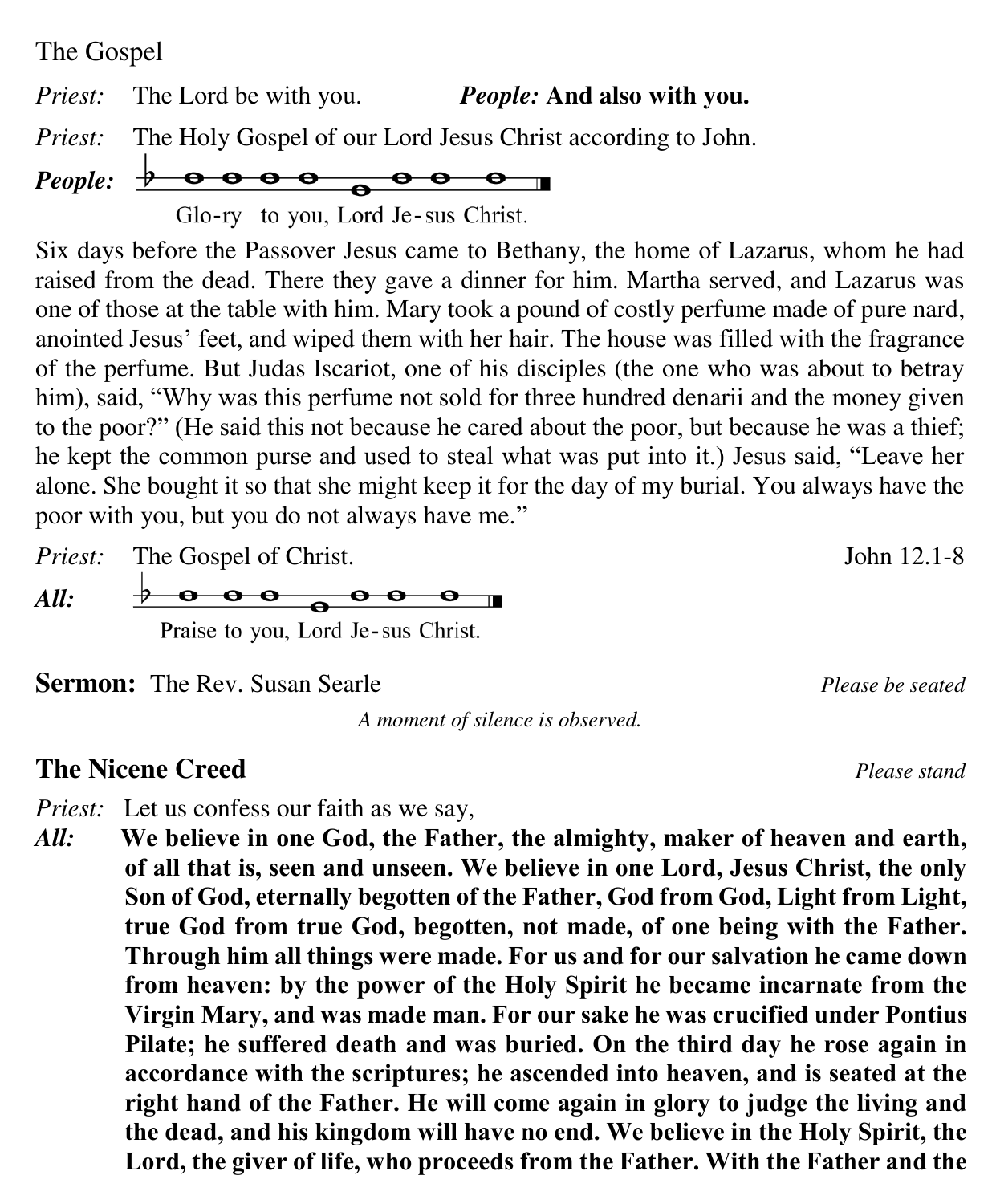**Son he is worshipped and glorified. He has spoken through the prophets. We believe in one holy catholic and apostolic Church. We acknowledge one baptism for the forgiveness of sins. We look for the resurrection of the dead, and the life of the world to come. Amen.**

# **The Prayers** *Please be seated*

Leader: Jesus was anointed with costly perfume and tears before his death. Let us pray with compassion for those who suffer, the sick and the dying, and all who seek reconciliation.

> We pray for the holy catholic church throughout the world, sharing the death and resurrection of Christ.

> > *(Prayers for the Church are offered.)*

Leader: Let us pray to the Lord.

*All:* **Lord, have mercy.** 

Leader: We pray for all the peoples of the earth and for mercy, justice, and peace.

*(Prayers for the world are offered.)* 

- Leader: That we may be delivered from war and violence, and that our lives may be filled with a spirit of compassion, forgiveness, and generosity of heart…
- Leader: Let us pray to the Lord.
- *All:* **Lord, have mercy.**
- Leader: We give thanks for the beauty of the created world, and pray that we may learn to conserve and renew it.

Leader: Let us pray to the Lord.

*All:* **Lord, have mercy.** 

- Leader: We pray for the sick and the suffering, and for all who are in danger or need. *(Prayers for the sick and those in need are offered.)*
- Leader: That they may be comforted and sustained.

Leader: Let us pray to the Lord.

- *All:* **Lord, have mercy.**
- Leader: We pray for the dying and the dead, and for the consolation of those who are bereaved or in sorrow.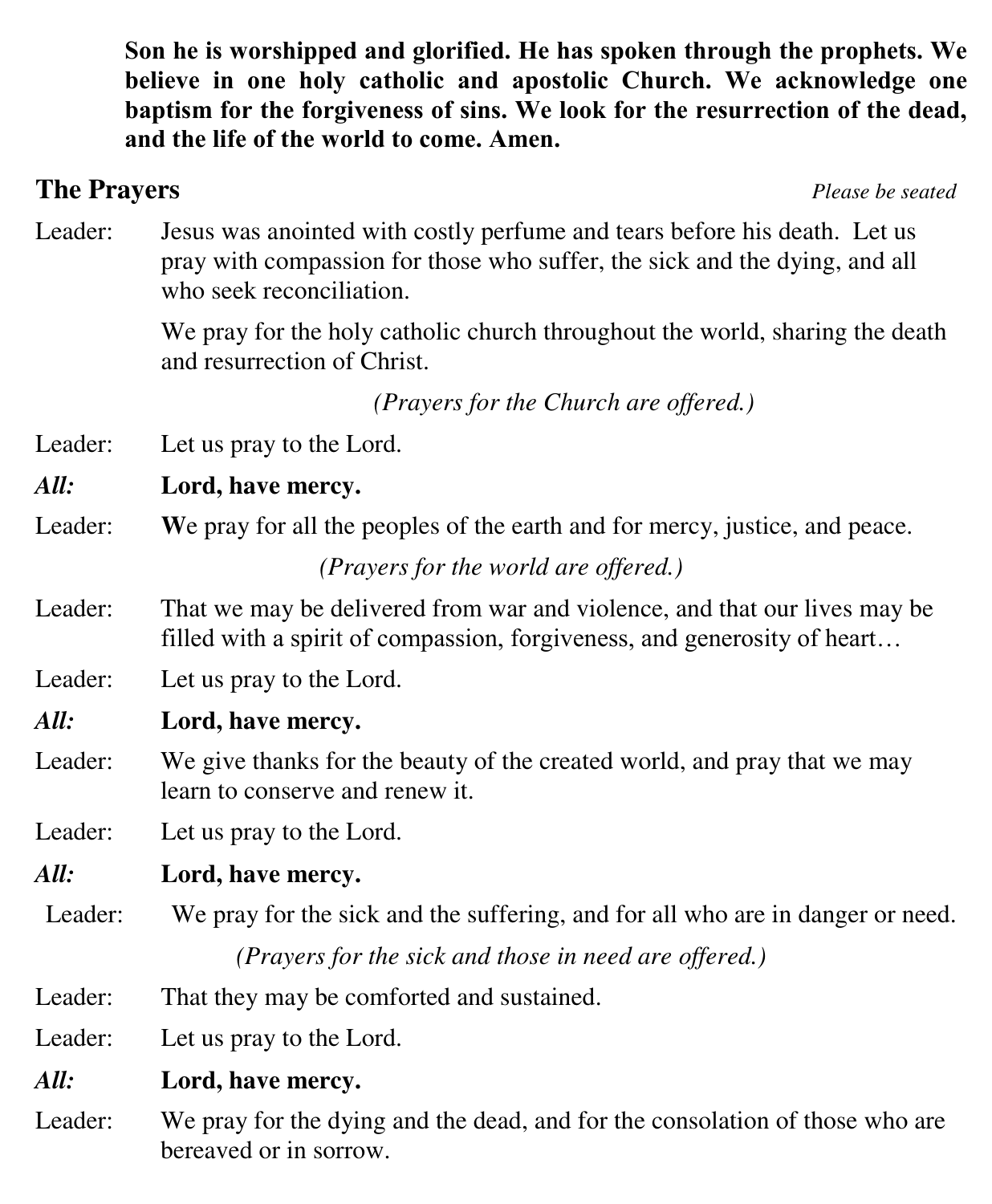Leader: Rest eternal grant unto them, O Lord.

*All:* **And let light perpetual shine upon them.** 

Leader: May they rest in peace and rise in glory.

*All:* **Amen.** 

Leader: Remembering Mary, the mother of Jesus, George our patron, and all the saints, let us offer ourselves and one another to the living God through Christ.

**All: To you, O Lord.** 

- Priest: Blessed are you, God of eternal life, who made a way for us in the wilderness. Receive the prayers we offer this day and invite your people to the paschal feast; through Jesus Christ our Lord.
- *All*: **Amen.**

#### **The Peace** *Please stand*

*Please stand in your pew and verbally share the peace with those around you.* 

- *Priest:* The peace of the Lord be always with you.
- *All:* **And also with you.**
- *Priest:* All I care for is to know Christ and the power of his resurrection.  *(Philippians 3.10)*

# **Offertory Anthem:**

Super flumina Babylonis a 4 - *Orlando di Lasso (1532-1594) Please be seated*

Over the waters of Babylon, there we sat and wept, as we reminisced about Sion.

# **Offertory Sentence** *All stand and sing*

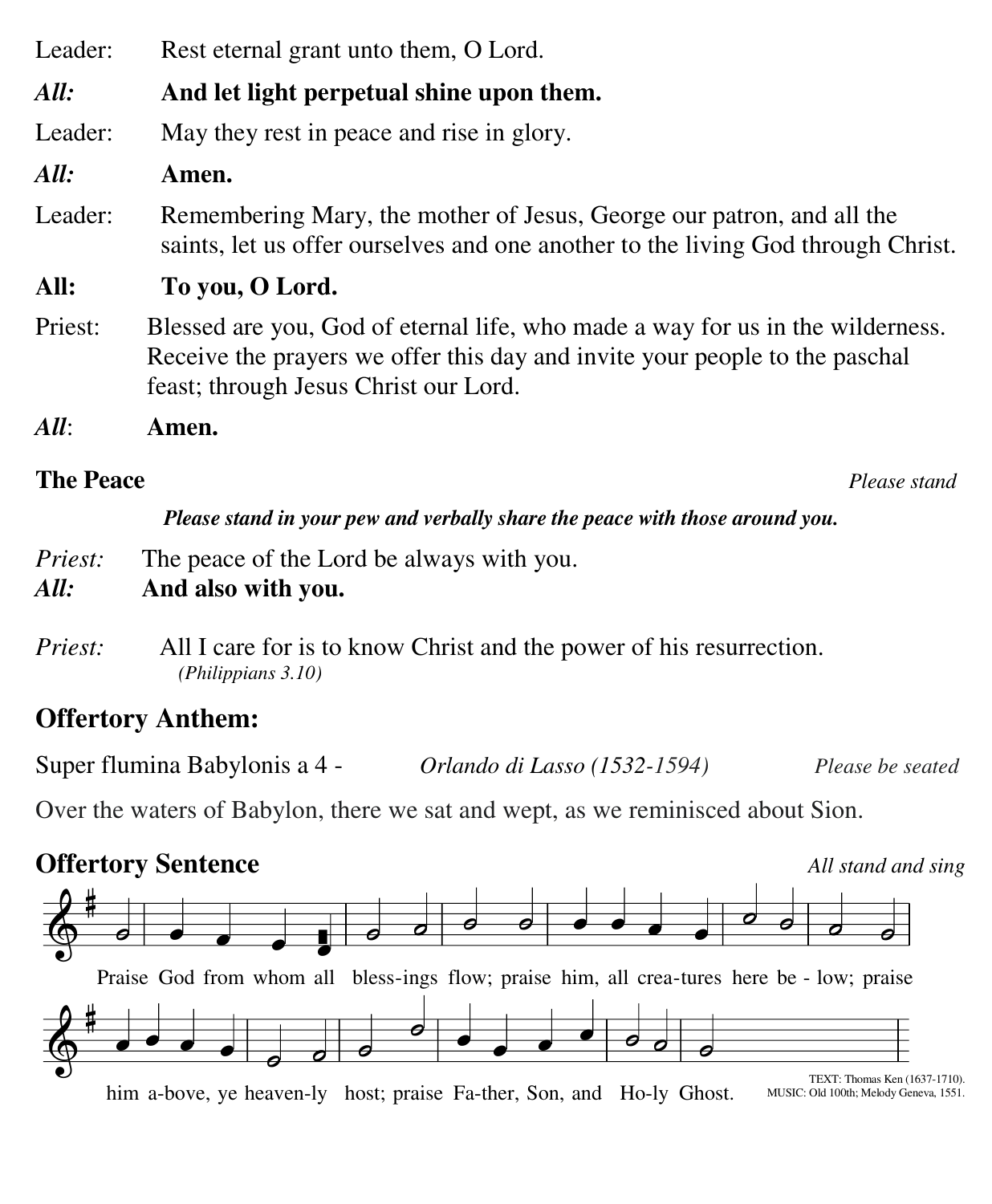# **The Celebration of the Eucharist**

The Prayer Over the Gifts

- *Priest:* Eternal God, your only Son suffered death upon the cross to bring the world salvation. Accept the praise and thanksgiving we offer you this day, in the name of Jesus Christ the Lord.
- *All:* **Amen.**



*Priest:* Holy God, Lover of creation, we give you thanks and praise for in the ocean of your steadfast love you bear us and place the song of your Spirit in our hearts. When we turn from your love and defile the earth, you do not abandon us. Your Spirit speaks through Huldah and Micah, through prophets, sages, and saints in every age, to confront our sin and reveal the vision of your new creation. Joining in the song of the universe we proclaim your glory singing:



Bless-ed is he who comes in the name of the Lord; Ho-san-na in the high-est.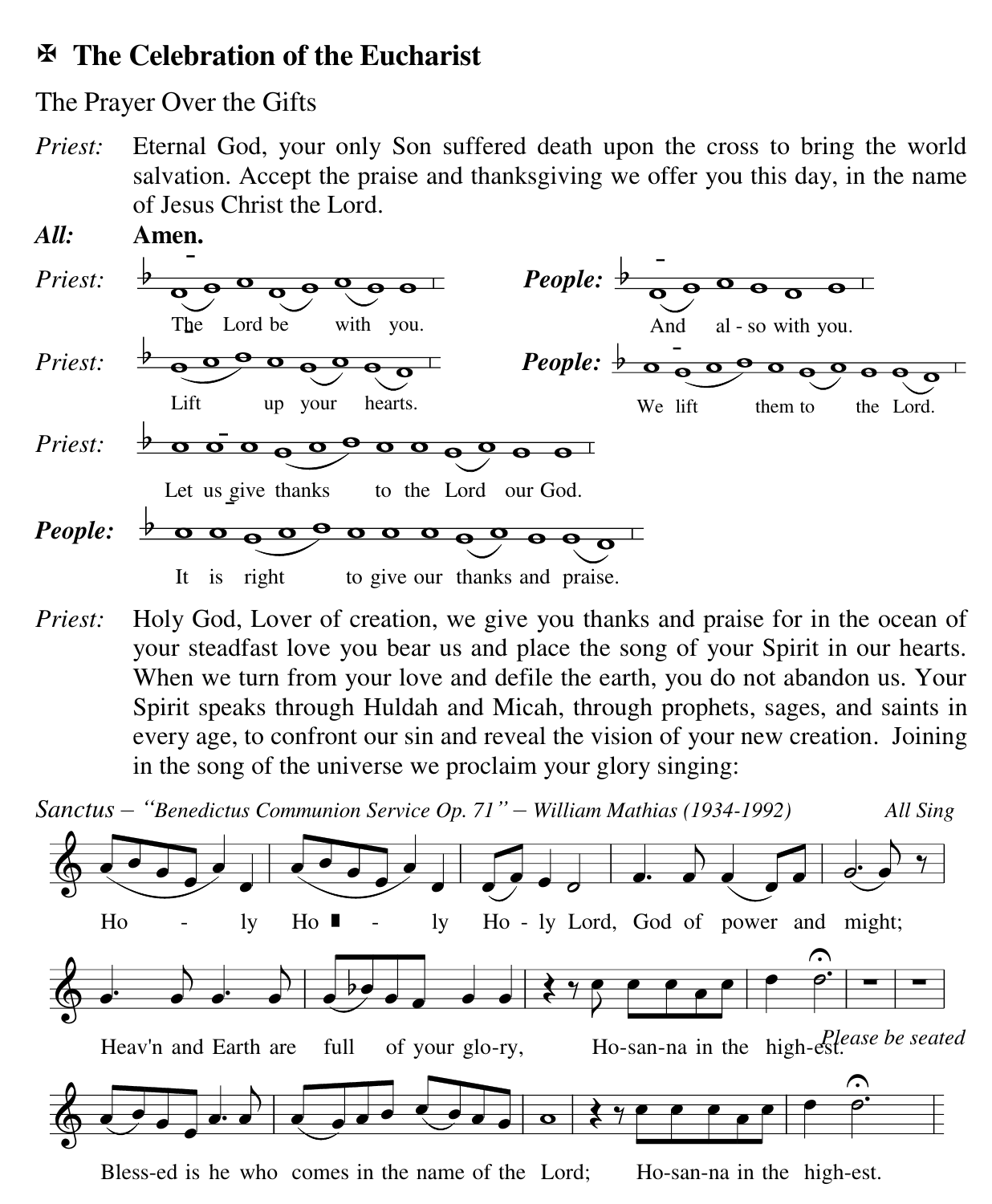#### *Please be seated*

*Priest:* Gracious God, in the fullness of time you sent Jesus the Christ to share our fragile humanity. Through Jesus' life, death, and resurrection you open the path from brokenness to health, from fear to trust, from pride and conceit to reverence for you. Rejected by a world that could not bear the Gospel of life, Jesus knew death was near. His head anointed for burial by an unknown woman, Jesus gathered together those who loved him. He took bread, gave thanks to you, broke it and gave it to his friends, saying, "Take and eat: this is my body which is given for you. Do this for the remembrance of me." After supper, Jesus took the cup of wine, gave you thanks, and said "Drink this all of you, this is my blood of the new covenant which is shed for you and for many. Whenever you drink it, do this for the remembrance of me." And now we gather at this table in response to his commandment, to share the bread and cup of Christ's undying love, and to proclaim our faith.



- *Priest:* Breathe your Holy Spirit the wisdom of the universe, upon these gifts that we bring to you: this bread, this cup, ourselves, our soul and bodies, that we may be signs of your love for all the world and ministers of your transforming purpose. Through Christ, with Christ, and in Christ, in the unity of the Holy Spirit all glory is yours, Creator of all, and we bless your holy name for ever.
- *All:* **Amen.**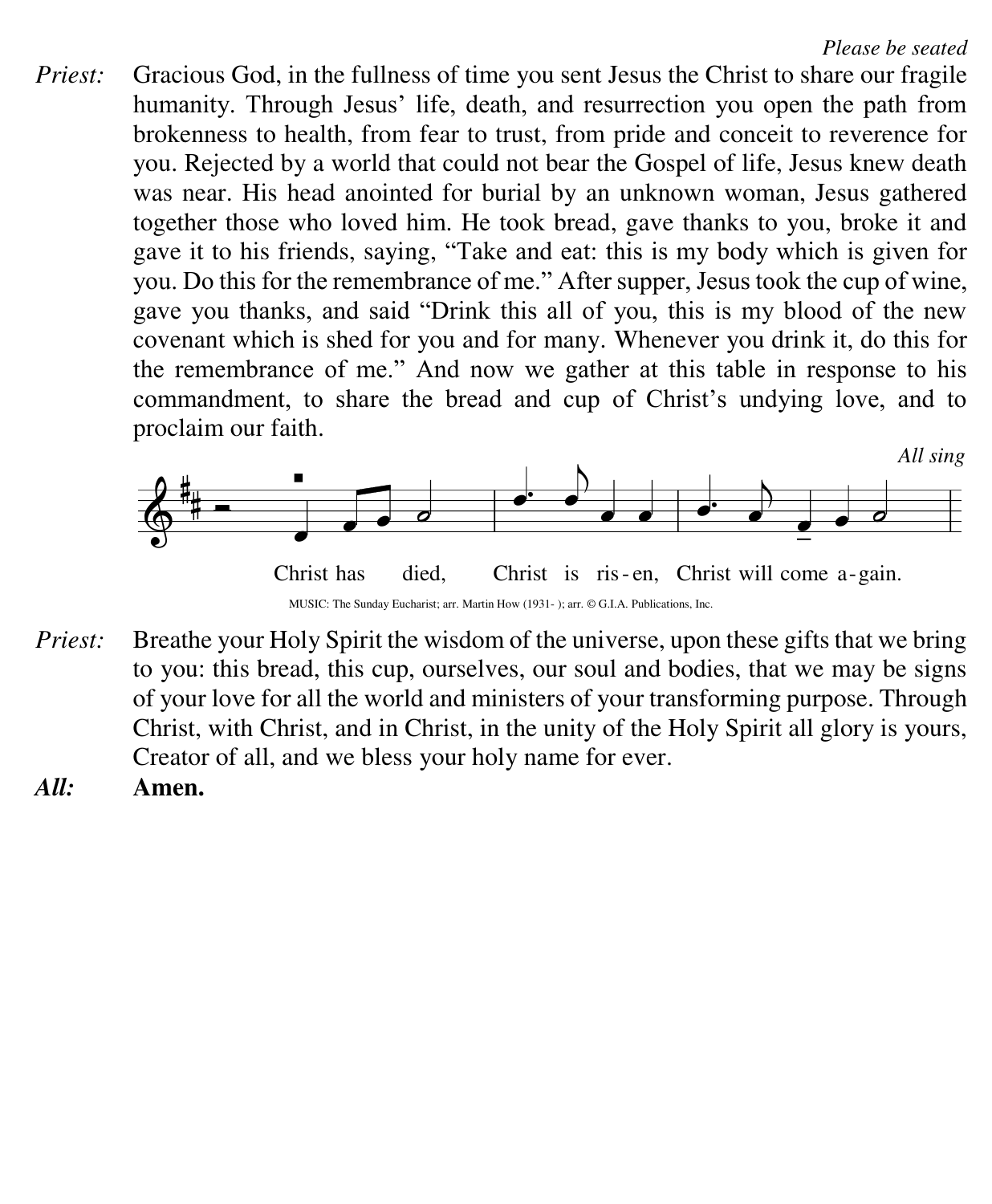#### **The Lord's Prayer**

*Priest:* Gathering all our praises into one, let us pray as our Saviour taught us.

**Our Father, who art in heaven, hallowed be thy name, thy kingdom come, thy will be done, on earth as it is in heaven. Give us this day our daily bread. And forgive us our trespasses, as we forgive those who trespass against us. And lead us not into temptation, but deliver us from evil. For thine is the kingdom, the power, and the glory, for ever and ever. Amen.**

**Notre Père, qui es aux cieux, que ton Nom soit sanctifié, que ton règne vienne. Que ta volonté soit faite sur la terre comme au ciel. Donne-nous aujourd'hui notre pain de ce jour. Pardonne-nous nos offenses, comme nous pardonnons aussi à ceux qui nous ont offensés. Et ne nous soumets pas à la tentation, mais délivre-nous du mal. Car c'est à toi qu'appartiennent le règne, la puissance et la gloire, dans les siècles des siècles. Amen.** 

#### **The Breaking of the Bread**

- *Priest:* "I am the bread of life," says the Lord. "Whoever comes to me will never be hungry; whoever believes in me will never thirst."
- *People:* **Taste and see that the Lord is good; happy are they who trust in him!**
- *Priest:* The gifts of God for the People of God. *People:* **Thanks be to God.**



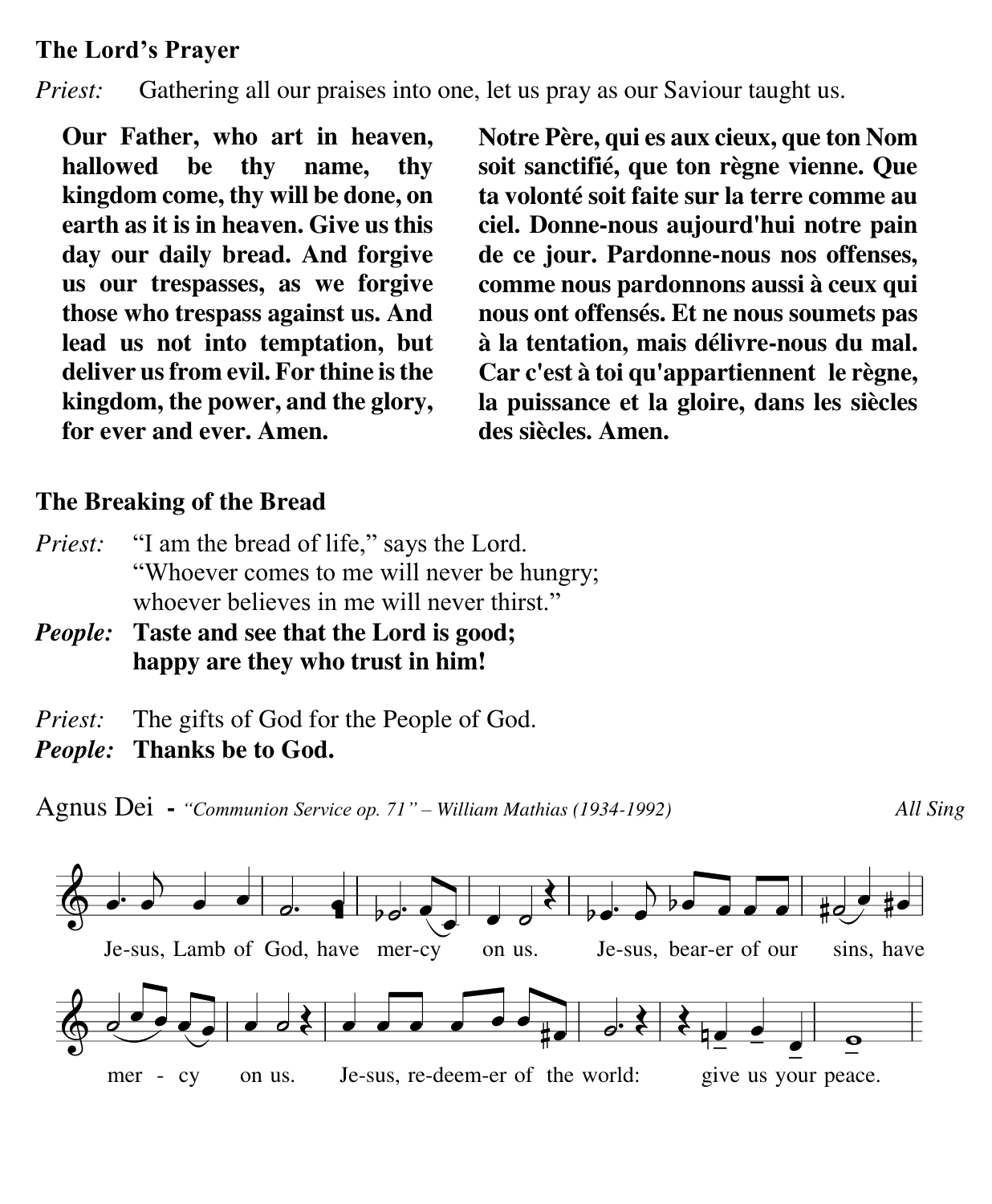# **The Communion**

*All Christians are invited to receive Holy Communion.* 

*Please remain in your seat and stand when the priest approaches. If you would like to receive a blessing, please cross your arms over your chest. Please wait to remove your mask until the priest has moved to the next person. Gluten free wafers are available.*

#### **Prayers for Spiritual Communion**

#### **For those on zoom, you may want to pray one of these the prayers for Spiritual Communion.**

*In union, O Lord, with the faithful at every altar of your Church where the Holy Eucharist is now being celebrated, I desire to offer you praise and thanksgiving. I present to you my soul and body with the earnest wish that I may always be united to you and, since I cannot now receive you sacramentally, I beseech you to come spiritually into my heart. I unite myself with you and embrace you with all the love of my soul. Let nothing ever separate you from me. May I live in you and may you live in me, both in this life and in the life to come. Amen.* 

Lord, you stand at the door of my heart and knock. You wait for me and only I can let *you in. I believe and trust in you and ask you now to fill me with presence. Feed me with your body and unite me in your blood, that I may be your blessing to a world in need. Amen.* 

Communion Hymn: #68 – "WE HOLD THE DEATH OF THE LORD" *All sing* 

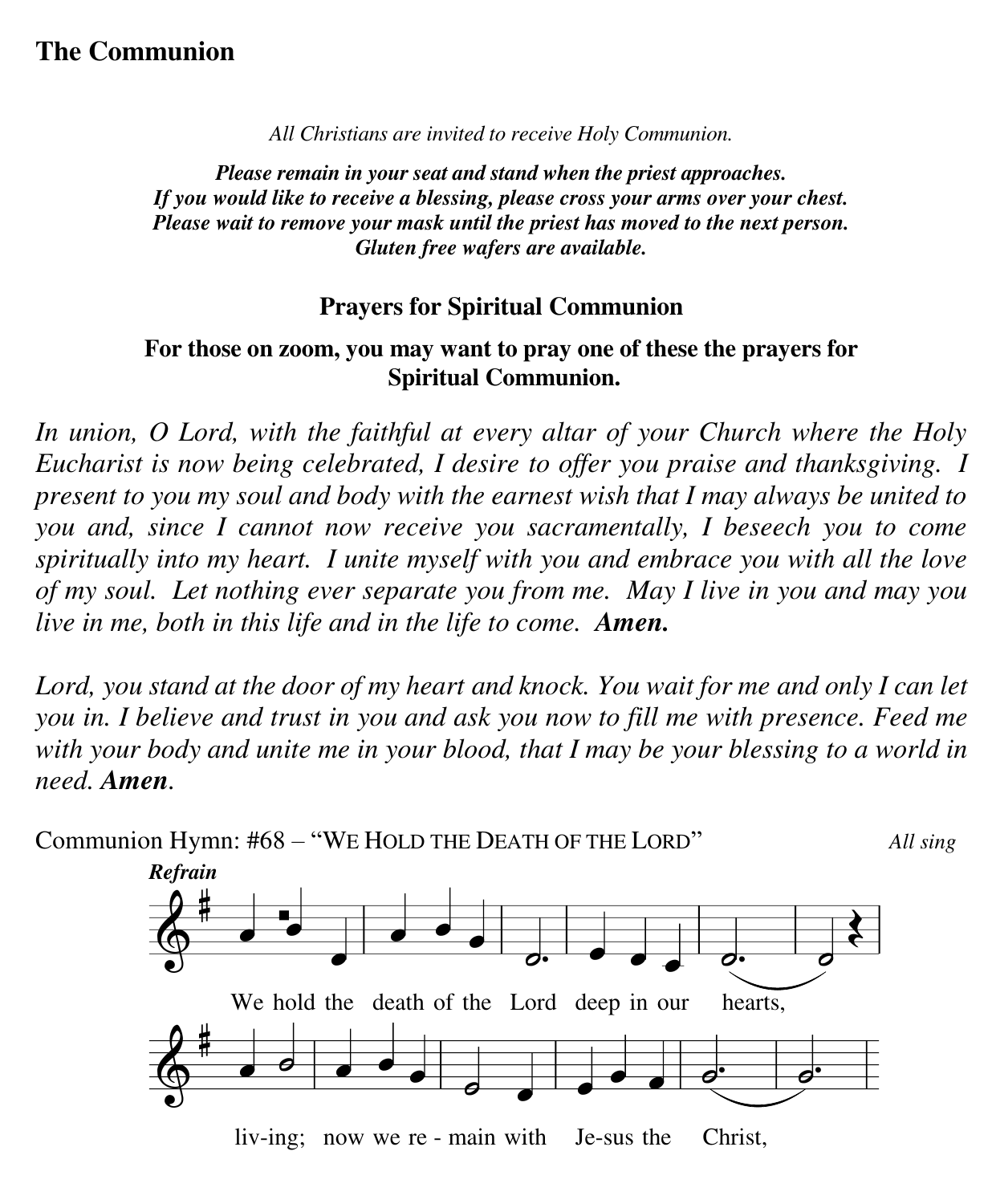- Choir: Once we were people afraid, lost in the night. Then by your cross we were saved; dead became living, life from your giving. **Refrain**
- Choir: Something which we have known, something we've touched, what we have seen with our eyes, this we have heard: life–giving Word. **Refrain**
- Choir: He chose to give of himself, became our bread, broken, that we might live: love beyond love, pain for our pain. **Refrain**
- Choir: We are the presence of God. This is our call: now to become bread and wine, food for the hungry, life for the weary; for to live with the Lord, we must die with the Lord. **Refrain**

Text and music: Now we remain; David Haas (1957- ); © 1983 G.I.A. Publications, Inc.

# **Prayer after Communion** *Please kneel or be seated*

- *Priest:* All your works praise you, O Lord.
- *All:* **And your faithful servants bless you. Gracious God we thank you for feeding us with the body and blood of your Son Jesus Christ. May we, who share his body, live his risen life; we, who drink his cup, bring life to others; we, whom the Spirit lights, give light to the world. Keep us firm in the hope you have set before us, so that we and all your children shall be free, and the whole earth live to praise your name; through Christ our Lord. Amen.**

**The Blessing & Announcements**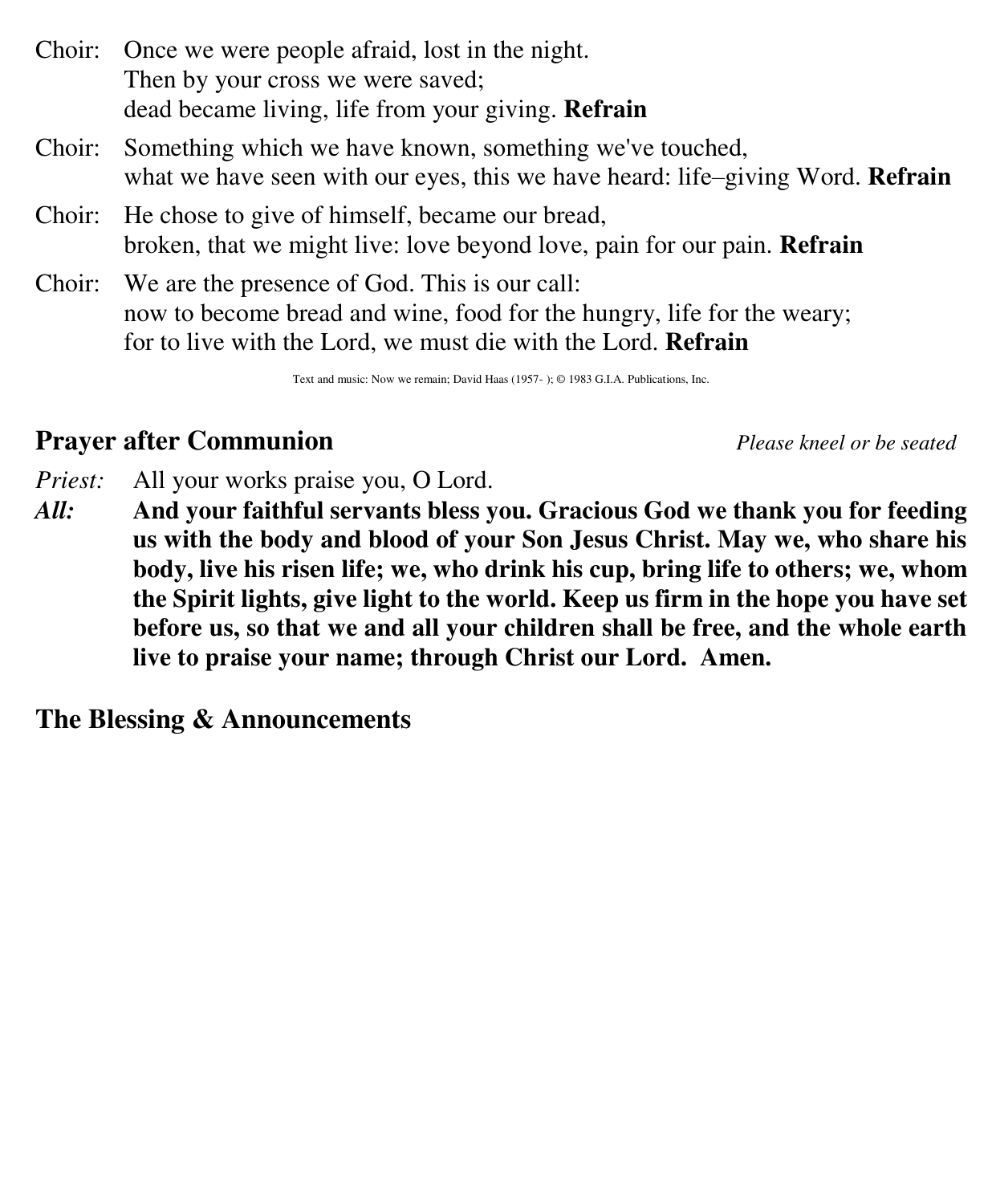4. High King of heav-en, when vic - tory is won, may I reach 3. Rich  $-$  es I heed not, nor the world's emp $-$ ty praise; thou mine in-2. Be thou my wis-dom, and thou my true Word; I ev - er 1. Be thou my vi sion,  $\overline{O}$  Lord of my heart; naught be all  $\breve \Phi$  $\frac{1}{2}$ |<br>|}  $\frac{1}{2}$  $\overline{\phantom{a}}$  $\overline{\cdot \cdot \cdot \cdot}$  $\overrightarrow{a}$   $\overrightarrow{a}$   $\overrightarrow{a}$  $\begin{array}{|c|c|c|c|c|}\hline \rule{0pt}{1ex}& \bullet & \bullet & \bullet \end{array}$ heav-en's joys, bright heav-en's Sun! Heart of my own heart, whather -  $i$  - tance, now and al - ways: thou and thou on - ly, with thee and thou with me, Lord; thou my great Father; thine else to me, save that thou art thou my best thought, by  $\breve \Phi$  $\frac{1}{2}$  $\frac{1}{2}$  $\frac{1}{2}$  $\overline{\phantom{a}}$  $\overrightarrow{ }$  $\blacksquare$  $\frac{1}{\sigma}$  $\frac{1}{\bullet}$  $ev - er be - fall$ , still be my vi  $-$  sion,  $O$  Rul  $- er$  of all. first in my heart, high King of heav  $\epsilon$ - en, my trea sure thou art. own may  $I$  be, thou in me dwell-ing, and  $I$  one with thee. day or by night, wak-ing or sleep-ing, thy pres-ence my light.  $\breve \Phi$  $\frac{1}{2}$  $\frac{1}{2}$  $\frac{1}{2}$  $\overrightarrow{a}$  $\overline{\phantom{a}}$  $\frac{1}{\bullet}$  $\frac{1}{\sqrt{2}}$  $\frac{1}{\bullet}$  $\frac{1}{\bullet}$  $\bullet$   $\bullet$   $\bullet$   $\circ$ Recessional Hymn: #505 – "BE THOU MY VISION" *Please stand & sing* 

Text: Irish hymn (8<sup>th</sup> cent.; tr. Mary Elizabeth Byrne (1880-1931), vers. Eleanor H. Hull (1860-1936), alt. vers. © courtesy of the estate of Eleanor H. Hull and Chatto & Windus Ltd. Music: Melody Irish trad,; arr. Martin Shaw (187501958), alt, Arr. © Oxford University Press

**Dismissal -** *The "Alleluia" is omitted during the season of Lent.*

*Priest:* Go forth in the name of Christ.

*People:* **Thanks be to God.** 

**Postlude:** Sketch in C minor (Op. 58, No. 1) - *Robert Schumann (1810-1856)* 

All liturgical texts excerpted from the Book of Alternative Services copyright © 2004 by the General Synod of the Anglican Church of Canada. All rights reserved. Reproduced under license from ABC Publishing, Anglican Book Centre, a ministry of the General Synod of the Anglican Church of Canada, from Anglican Liturgical Library. Further copying is prohibited. The Confession was excerpted from *A New Zealand Prayer Book* and is reproduced with permission from The Anglican Church in Aotearoa, New Zealand and Polynesia. The Prayers of the people are excerpted from "Prayers of Intercession" by Susan Sayers. Reproduced by permission of Kevin Mayhew Ltd, Licence no. KMPL071215/01. The Stained Glass Cover Image in courtesy of www.StainedGlassInc.com. All music, not in the public domain, is reproduced under CCLI #376317. ,一个人的人都是不是一个人的人,我们也不是一个人的人,我们也不是一个人的人,我们也不是一个人的人,我们也不是一个人的人,我们也不是一个人的人,我们也不是一个人的

**\_\_\_\_\_\_\_\_\_\_\_\_\_\_\_\_\_\_\_\_\_\_\_\_\_\_\_\_\_\_\_\_\_\_\_\_\_\_\_\_\_\_\_\_\_\_\_\_\_\_\_\_\_\_\_\_\_\_\_\_\_\_\_\_\_\_\_\_\_\_\_\_\_\_\_\_\_\_\_\_\_\_\_\_\_\_\_\_\_\_\_\_\_\_\_\_\_\_\_\_\_\_\_\_\_\_\_\_\_\_\_\_\_\_\_\_\_\_\_\_\_\_\_\_\_\_\_\_\_\_\_\_\_\_\_\_\_\_\_\_\_\_\_\_\_\_\_\_\_\_\_\_\_\_\_\_\_\_\_\_\_\_\_\_\_\_\_\_\_\_\_\_\_\_\_\_\_\_\_\_\_\_\_\_\_\_\_\_\_\_\_\_\_\_\_\_\_\_\_\_\_\_\_\_\_\_\_\_\_\_\_\_\_\_\_\_\_\_\_\_\_\_\_\_\_\_\_\_\_\_\_\_\_\_\_\_**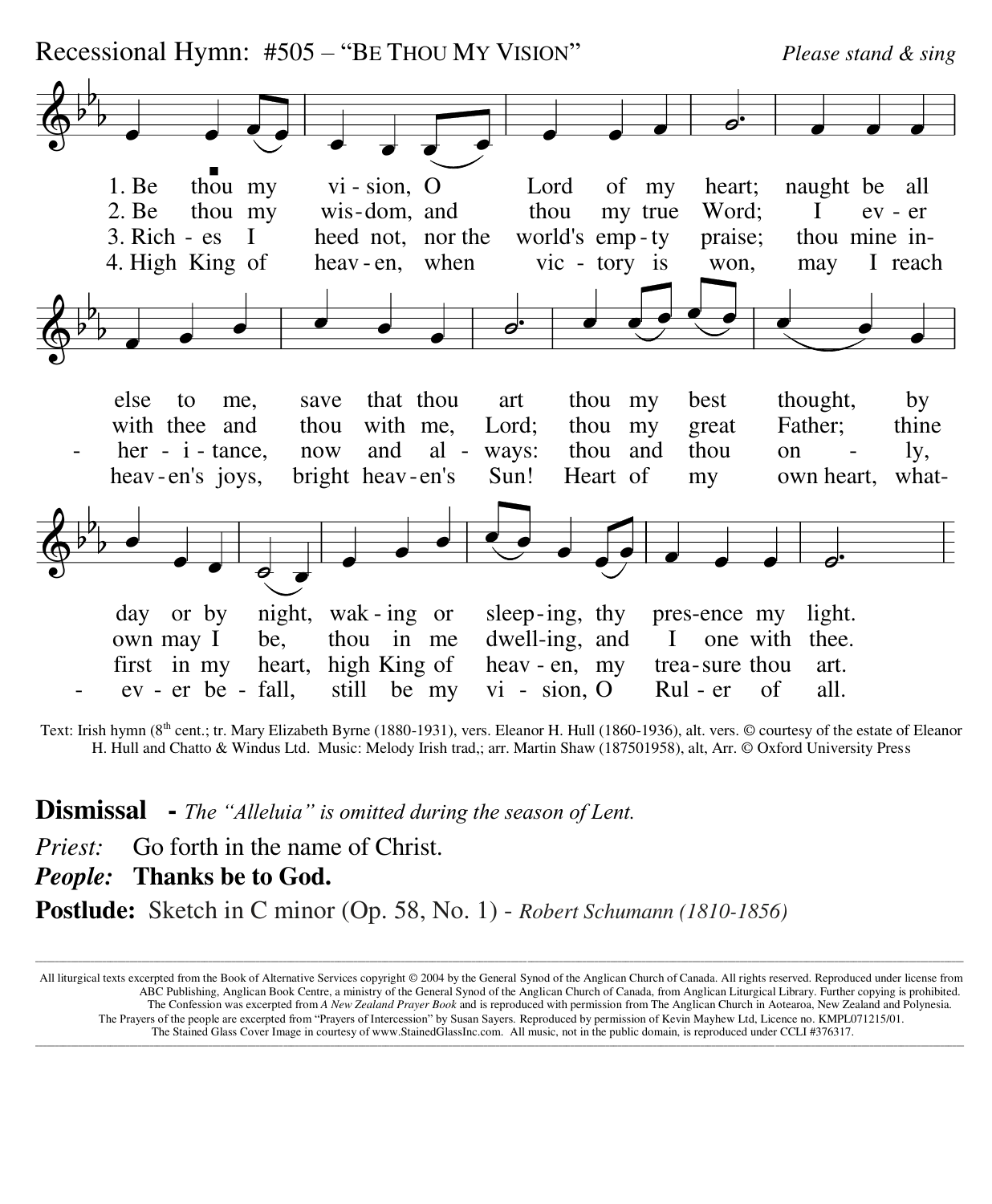We welcome all visitors and new comers to our services today. If you are a visitor, we invite you to make yourself known to one of our Greeters or Clergy.

Nous souhaitons la bienvenue aux visiteurs et aux nouveaux venus à nos services d'aujourd'hui et nous vous invitons à vous faire connaître auprès d'une des personnes à l'accueil ou auprès d'un membre du clergé.

#### **TODAY**

#### **Sunday School during the 10 :30am service.**

**Following the 10:30 a.m. service ...** We invite everyone to join us for refreshments in the parish hall as coffee hour resumes today.

**Archdeacon Robert Camara will be in the Parish Hall after the 10:30am service to process police checks for all who need them for volunteer roles.** 

### **THIS WEEK**

| <b>Tuesday</b>                | $7:00$ p.m.  | Reading the Acts of the Apostles on Zoom |
|-------------------------------|--------------|------------------------------------------|
|                               | 8:30 p.m.    | Discussion group on Zoom                 |
| <b>Wednesday</b> $12:15$ p.m. |              | Mid-week Prayer Service on Zoom          |
|                               | $12:45$ p.m. | Bible Study on Zoom                      |
| <b>Thursday</b>               | $7:30$ p.m.  | Discussion of <i>Mission: Joy</i>        |

# **NEXT SUNDAY – APRIL 10, 2022 THE SUNDAY OF THE PASSION: PALM SUNDAY**

Isaiah 50.4-9a /Philippians 2.5-11 /Luke 23.1-49

| $9:00$ a.m.  | <b>Holy Communion</b> (Chapel)                |
|--------------|-----------------------------------------------|
|              | <i>Preacher:</i> The Rev. Dr. Holly Ratcliffe |
| $10:30$ a.m. | <b>Sung Eucharist</b>                         |
|              | <i>Preacher:</i> The Rev. Dr. Holly Ratcliffe |

#### **UPCOMING EVENTS**

**Special Lenten event for St. George's: Screening and Discussion of** *Mission: Joy* **with Archbishop Desmond Tutu, and His Holiness the Dalai Lama. Screening: April 4th -April 7th Discussion: April 7th at 7:30pm on Zoom**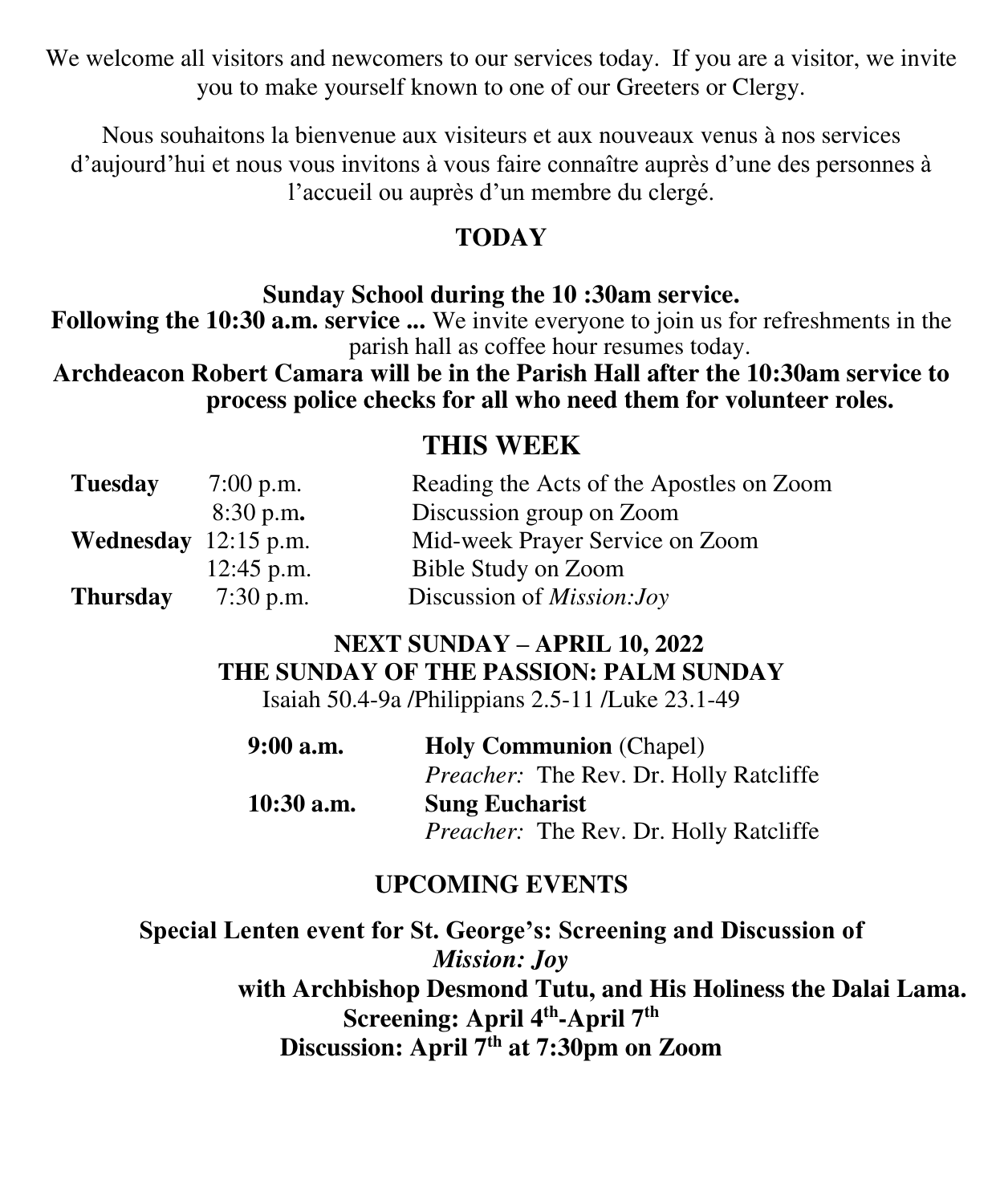# **Sign up now for the Screening and Discussion of** *Mission: Joy* **with Archbishop Desmond Tutu, and His Holiness the Dalai Lama.**



# **Screening: April 4th-April 7th**

Use this QR code to register for access to the virtual screening room: Invitation code is: MJS-SGAC

Signing up for the screening will give you access to the film anytime Monday April 4th- Thursday April 7th. You will need the invitation code above.



**Discussion: April 7th at 7:30pm on Zoom** *Use this QR code to register for the discussion* 

**You must register for the screening and discussion separately to receive the links for both.** *You may also contact the office to register.*

# *More about Mission:Joy,*

Archbishop Desmond Tutu and His Holiness the Dalai Lama spent a week together talking about their experience of joy in the midst of suffering. Their meeting was made into a book, and also into this film.

Deeply moving and laugh-out-loud funny, *Mission: JOY* is a documentary with unprecedented access to the unlikely friendship of two international icons and Nobel Peace Prize winners who transcend religion: His Holiness the Dalai Lama & Archbishop Tutu. In their final joint mission, these self-described mischievous brothers give a master class in how to create joy in a world that was never easy for them.

With genuine affection, mutual respect and a healthy dose of teasing, these unlikely friends impart lessons gleaned from lived experience, ancient traditions, and the latest cutting-edge science regarding how to live with joy in the face of all of life's challenges from the extraordinary to the mundane. *Mission: Joy* is an antidote for the times.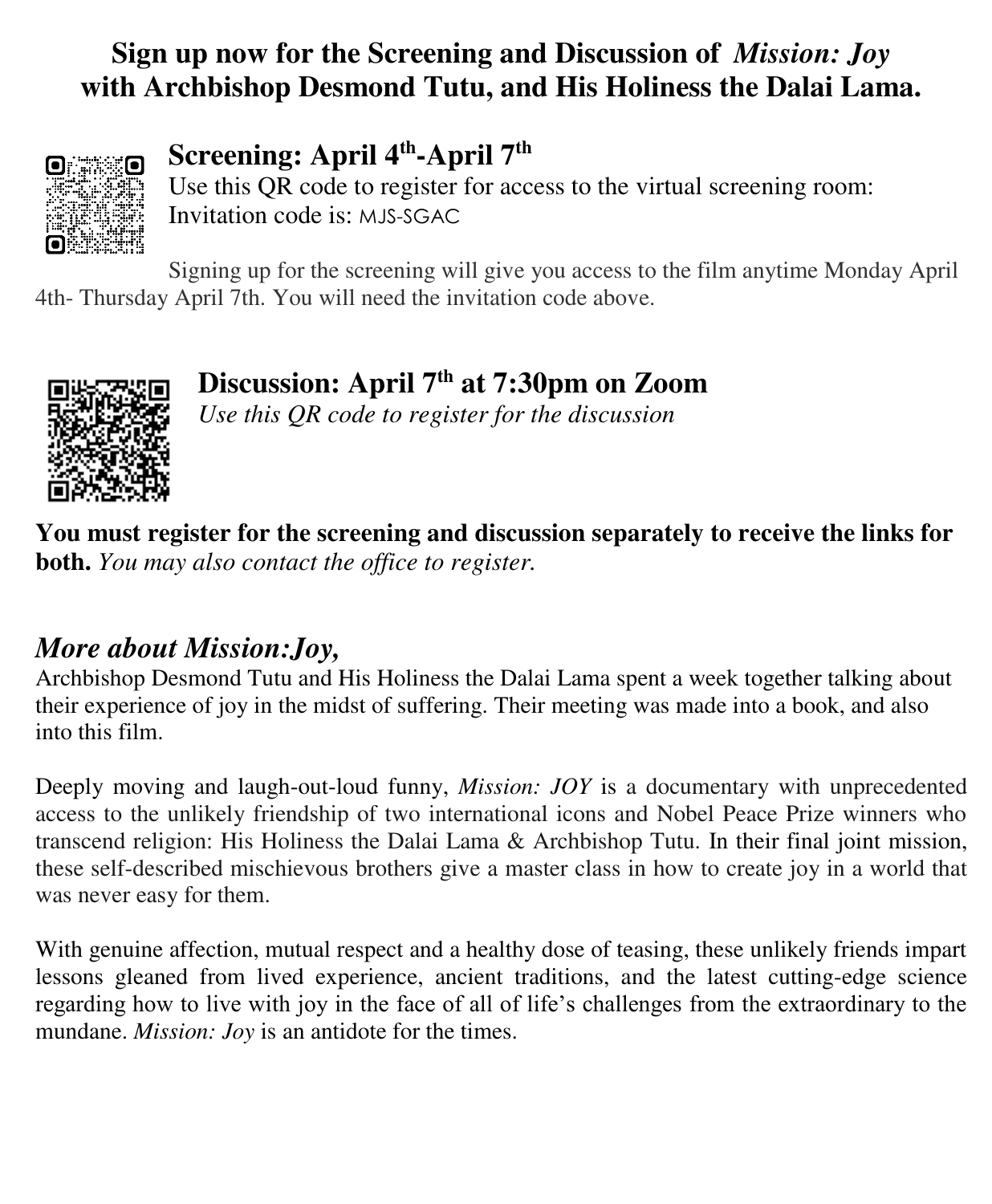## **You are invited to the Diversity in Community Book Club Tuesday, May 10, from 7:00 to 9:00pm.**

We will be discussing the novel, *Washington Black,* by Esi Edugyan. The book is readily available at the library, your local bookstore, Amazon or Indigo.

Please join us for a lively and informed conversation. You can sign up via Realm or contact [office@stgeorges.org](mailto:office@stgeorges.org)

More about *Washington Black*:



Eleven-year-old George Washington Black—or Wash—a field slave on a Barbados sugar plantation, is initially terrified when he is chosen as the manservant of his master's brother. To his surprise, however, the eccentric Christopher Wilde turns out to be a naturalist, explorer, inventor, and abolitionist. Soon Wash is initiated into a world where a flying machine can carry a man across the sky, where even a boy born in chains may embrace a life of dignity and meaning, and where two people, separated by an impossible divide, can begin to see each other as human.

But when a man is killed and a bounty is placed on Wash's head, they must abandon everything and flee together. Over the course of their travels, what brings Wash and Christopher together will tear them apart, propelling Wash ever farther across the globe in search of his true self. Spanning the Caribbean to the frozen Far North, London to Morocco, *Washington Black* is a story of self-invention and betrayal, of love and redemption, and of a world destroyed and made whole again.

### **Ways to support Humanitarian Aide to Ukrainian refugees**

# **The Primates World Relief and Development Fund**

PWRDF has made a \$50,000 grant to Hungarian Interchurch Aide. This group has set up a center on the Hungarian border with Ukraine to welcome and assist refugees. For more information and to donate got to www.pwrdf.org.

**The Ukrainian Holy Ghost Catholic Church** in Point St. Charles is collecting items both for refugees arriving in Canada and to be shipped to support efforts in the Ukraine. For a list of the items requested, go to their website [http://uchgc.com.](http://uchgc.com/)